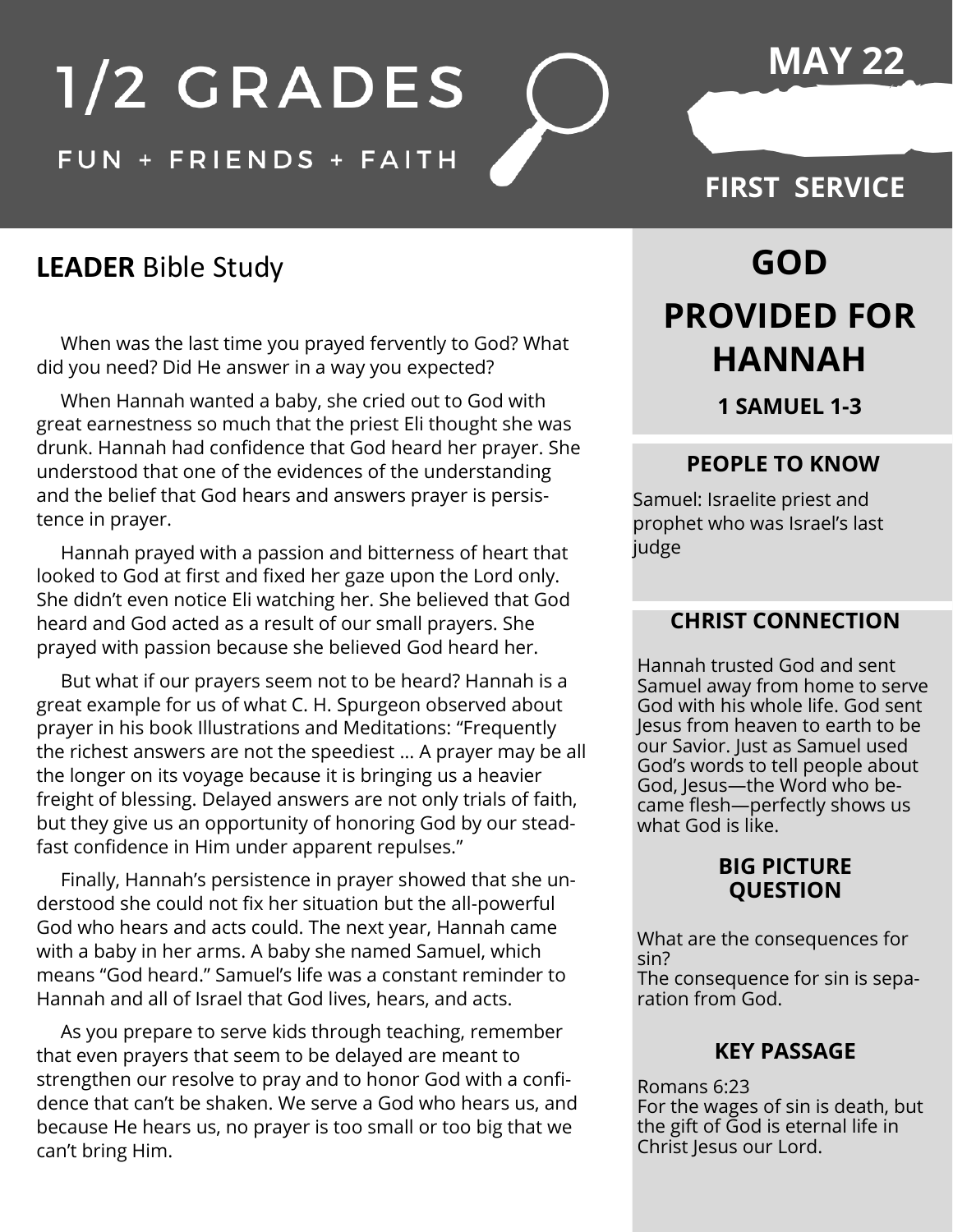

**Busy Hands** 

## **WELCOME KIDS** */ / "POUR OUT YOUR HEART" ACTIVITY PAGE / CHILD, COLORED PEN-CILS, BIBLES*

 Greet each child as he or she arrives. Use this time to fill out attendance sheets, build relationships, and help new kids connect to your group.

#### Say: **What is the last thing you asked God to do for you? Did He provide in the way you asked or in a different way? Today, we're going to learn about Hannah, who asked God to give her something very special. Let's see if He provided in the way Hannah thought He would.**

ACTIVITY PAGE: Invite kids to complete "Pour Out Your Heart" on the activity page. The children will draw or write something they really want God to do or provide for them. Say: **God tells us in Matthew 7:7 that God wants us to ask for the things we want. In 1 Peter 5:7, we learn that we can give all our cares to God because He cares for us. God wants us to trust Him with things that are important to us.** You may have children look up the verses and read them directly from the Bible.

## **SESSION STARTER** */ / NONE*

 MOTHER, MAY I? Lead kids in playing a game of "Mother, May I?" Direct kids to stand shoulder to shoulder at one side of the room. Stand at the other side and invite kids to take turns asking permission to approach: "Mother, may I take [any number] steps?" Respond by saying "Yes," "No," or "Not yet." If you say "Not yet," a player should silently count to 30 before taking the steps forward. Play until several kids reach you at the other side of the room. With large class divide into 2 groups.

 Say: **That was fun. God always has answers to our prayers. Sometimes God's answer is yes, sometimes His answer is no, and sometimes He says not yet. God knows what's best for us and when it's best for us.** 

## **INTRODUCE THE BIBLE STORY** */ / COUNTDOWN VIDEO, BIBLES, BIG PICTURE QUESTION POSTER, TIMELINE*

**INTRODUCE THE SESSION:** Show the countdown video as you transition to introduce the Bible story. Set it to end as the session begins.

 Say: **Hey, everyone! I am so glad that you are here. Week after week, we gather to study the Bible together. The Bible is God's Word, and it is tells us everything we need to know about God's love for us and how we can love God and honor Him with our lives. How many of you brought a Bible today?** [Distribute Bibles to kids who need one.] **The Bible teaches us that God is our Father and we can ask Him for everything we need. What is something that you asked your parents to buy you? Did they**? [Allow responses.] Continued on the next page.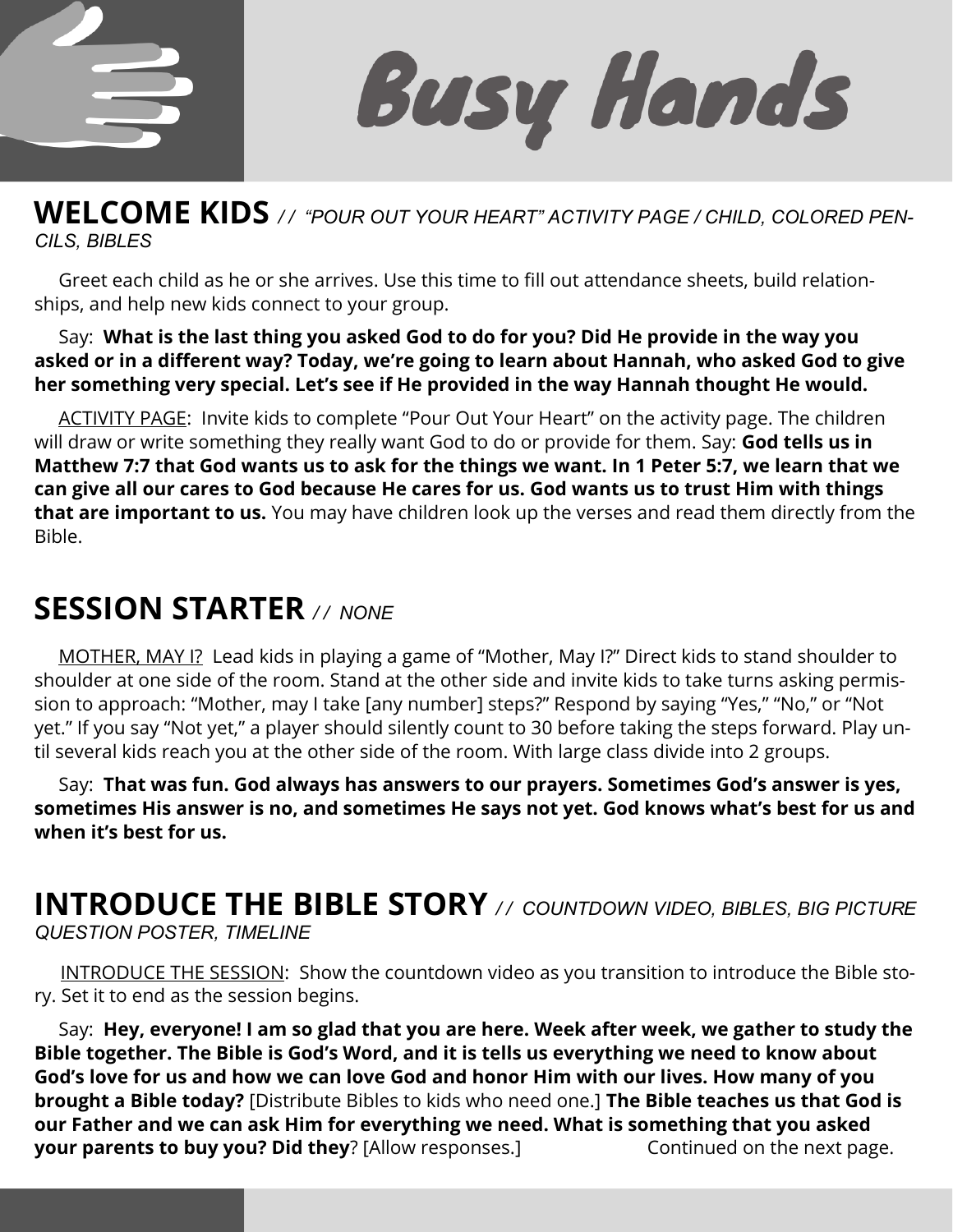

Active Minds

**Today, we're going to hear about a woman named Hannah who asked God for something special. God tells us to ask Him for what we want. Sometimes God gives to us what we ask for and sometimes He doesn't. God always does what is best. God wants to give us good gifts because He loves us, and He does everything for His glory and our good.** 

 BIG PICTURE QUESTION: Say: **God says in His Word that sin is serious. Sin requires a payment. We don't get to decide what the payment for sin should be. God decides. Here is our big picture question: What are the consequences for sin?** [Allow responses.] **Yes! The consequence for sin is separation from God. We deserve to be separated from God for our sins. That's bad news. The good news is that God loves us and He sent Jesus to die in our place. Jesus died on the cross two thousand years ago and rose from the dead so everyone who trusts in Him has forgiveness and life with God forever. Through Jesus we have a relationship with God.** 

 REVIEW THE TIMELINE: Show the timeline. Point to the Bible stories from this unit as you review. Say: **Over the last few weeks, we've seen how serious sin is in the stories about the Israelites from the Book of Judges. First, we learned that the judges couldn't completely save the Israelites from their sin. Next, we saw how God used Samson's death to save the Israelites from their enemies. Last week, we learned that God provided a family redeemer for Ruth as a part of His plan to send a greater Redeemer for all sinners. All of these Bible stories point us to Jesus. Jesus provides for our greatest need to be saved from our sins. Let's hear how God provided for Hannah.** 

## **THE BIBLE STORY: GOD PROVIDED FOR HANNAH** *// BIBLES, BI-*

*BLE STORY PICTURE POSTER, OLD TESTAMENT MEDITERRANEAN MAP, QUESTIONS FROM KIDS VIDEO (UNIT 9, SESSION 4)*

 Open your Bible to 1 Samuel 1–3. Use the Bible Story Poster and storytelling tips to help you tell the story: As you tell the story, use a dramatic voice to convey some of the emotion Hannah must have felt as she pleaded with God for a son and later, when Samuel heard God' voice. You may also pause and ask questions like, "How would you feel if you heard God calling you in the night?"

#### **GOD PROVIDED FOR HANNAH**

 **In a land called Ephraim (EE fra ihm), a man named Elkanah (el KAY nuh) lived with his wife Hannah. Hannah was sad because she really wanted children, but she didn't have any. Every year, Elkanah went to the tabernacle to make sacrifices to God and to worship Him. Hannah went with him. She prayed: "Lord, if You give me a son, I will dedicate him to You. He will serve You all of his life."** 

 **A priest named Eli sat nearby and watched Hannah pray. He couldn't hear her, but he saw her lips moving. Eli thought something was wrong with Hannah. "I've been pouring out my heart before the Lord," she explained. So Eli replied, "Go in peace. May God answer your prayers." Hannah and Elkanah returned home, and God answered her prayers. After some time, Hannah gave birth to a son. She named the baby Samuel.** Continued on the next page.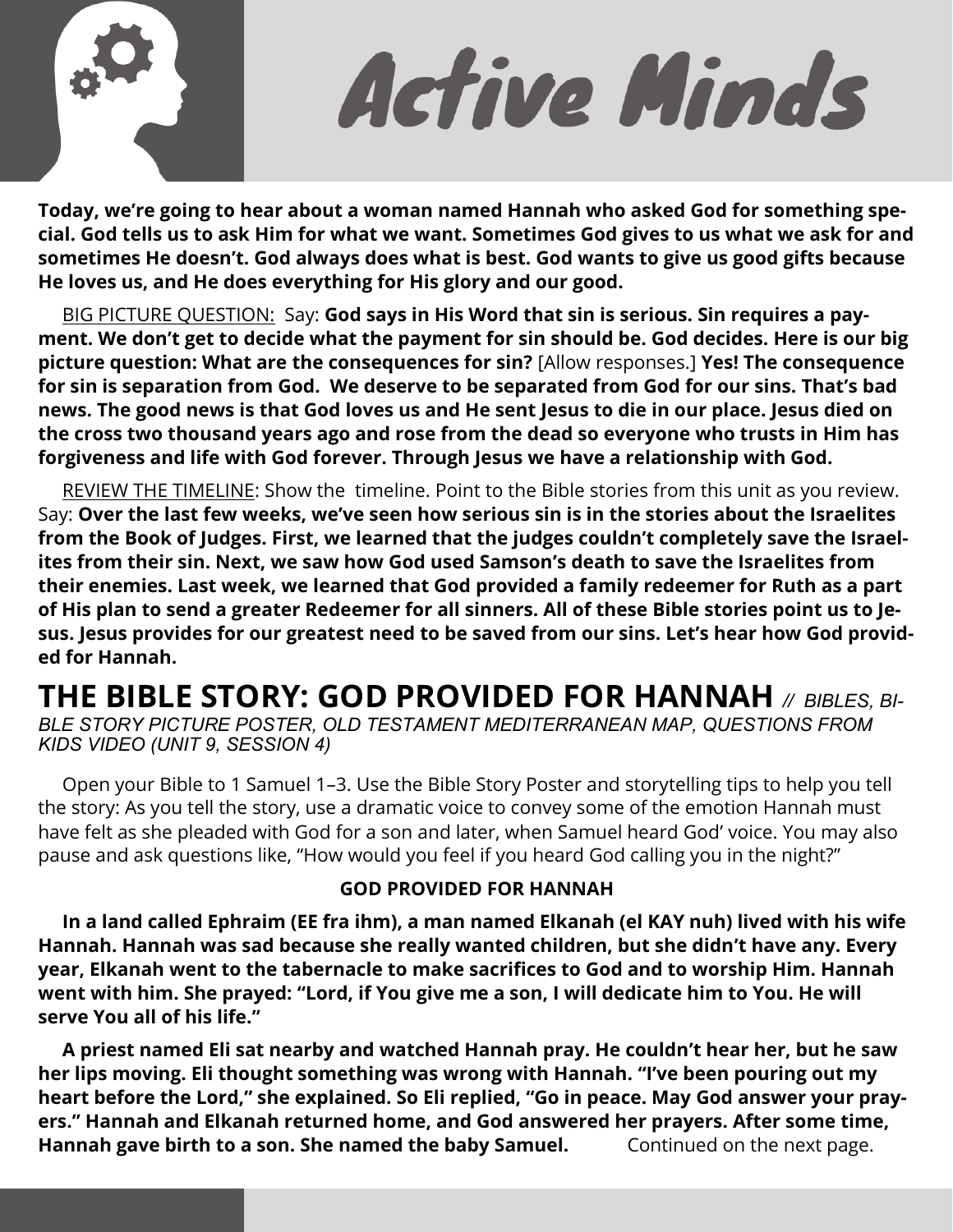

Active Minds

 **When Samuel was a little older, Hannah took him to Eli at the tabernacle. "God answered my prayers!" she said. Hannah pledged Samuel to serve God, and she worshiped God. Then Hannah went back home and left Samuel with Eli to serve God. Every year, Hannah returned with a new robe for Samuel. God gave Hannah many more children too.**

 **One night, Eli was in his bed and Samuel was lying in the tabernacle when Samuel heard someone call his name. "Here I am," Samuel replied. He ran to Eli. "Here I am; you called me." But it wasn't Eli. He told Samuel to go back to bed. God called Samuel three times, and each time Samuel ran to Eli. "Here I am," he said. Eli finally understood that God was calling to Samuel. He told Samuel how to respond.**

 **So Samuel went back to his place, and God called, "Samuel, Samuel!" This time, Samuel spoke up, "Speak, for Your servant is listening." God told Samuel that He was going to judge Eli's family for their sin. Eli's sons served as priests in the tabernacle, but they were sinning against God.** 

 **The next day, Samuel was afraid to tell Eli what God had said, but he shared God's message with Eli. As Samuel grew, God was with him. Everyone in Israel knew that Samuel was God's messenger. God used Samuel to share His plan with the nation of Israel.**

Christ Connection: Say: **Hannah trusted God and sent Samuel away from home to serve God with his whole life. God sent Jesus from heaven to earth to be our Savior. Just as Samuel used God's words to tell people about God, Jesus—the Word who became flesh—perfectly shows us what God is like.** 

REVIEW & BIBLE SKILLS: Distribute Bibles. Guide boys and girls to open their Bibles to 1 Samuel 1 -3. Explain that Judges, Ruth, and 1 Samuel are all part of the historical Books of the Bible. The prophet Samuel wrote the Book of 1 Samuel. Choose a volunteer to read aloud 1 Samuel 3:1-21, or several children to read parts of the passage. If there are no strong readers in your group, ask the kids to follow along as you read the verses aloud. Consider pointing out the location of Israel (G9) on the Old Testament Mediterranean Map.

 Say: **Hannah cried out to the Lord for a child. God heard her cry and gave her the gift of Samuel. Hannah gave Samuel back to God out of her thankfulness for His provision. Hannah took Samuel to live at the tabernacle with Eli, a priest. Eli taught Samuel how to love and serve God. Samuel spent his entire life serving God. One night, God called to Samuel. God used Samuel to deliver His messages to His people. Hundreds of years later, God sent His own Son to perfectly show us what God is like.** 

 QUESTIONS FROM KIDS: Show the "Unit 9, Session 4" questions from kids video. Prompt kids to discuss:

1. **Does God answer all our prayers? How can you be sure He hears you?** 

2. **How might God answer our prayers in unexpected ways?**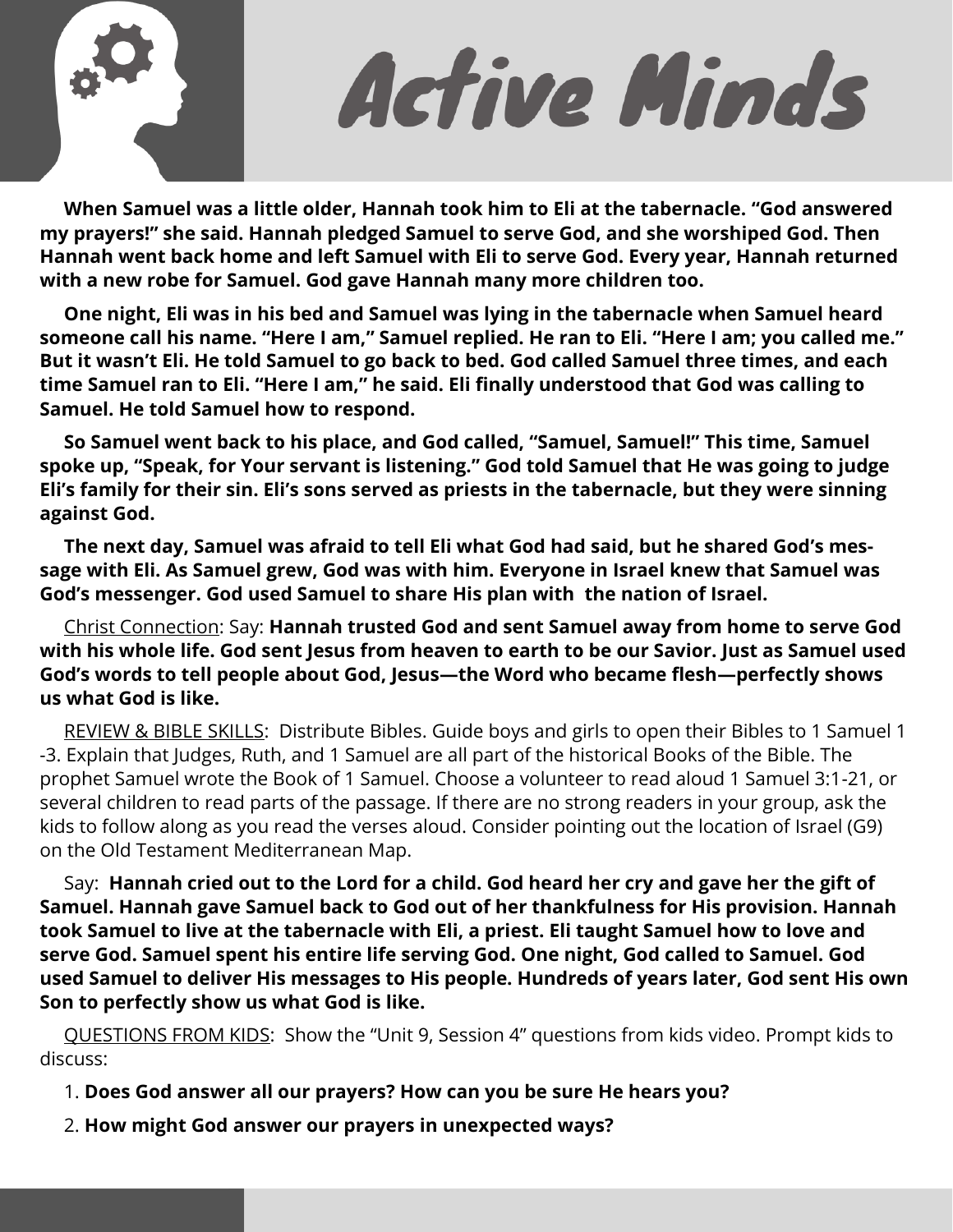

Open Hearts

## **KEY PASSAGE ACTIVITY** *// KEY PASSAGE POSTER, STICKY NOTES FOR KIDS, KEY PASSAGE SONG: "ETERNAL LIFE (ROMANS 6:23)"*

 Show the key passage poster. Lead kids in reading aloud Romans 6:23 together. Say: **Just like Hannah trusted God, we can trust God's Word. God's Word is clear that the payment for sin is death. God's Word also offers life through Jesus Christ. We can trust God's Word and Jesus.**

 Provide child with a sticky note. Read Romans 6:23 aloud. Each time you read the key passage, invite one child or several children to put their sticky notes on the poster to cover one word. Read aloud Romans 6:23, filling in the missing word. Continue until all words are covered and the kids can fill in all of the missing words in the key passage. This will help them to memorize the passage.

 Lead kids to sing "Eternal Life (Romans 6:23)." You may also choose to sing a worship song of your choice.

 PRAY: Invite kids to pray. Say: **Father God, Your Word became flesh in Jesus. Thank You for showing us what You are like through Your perfect Son. We want to know You even more. Draw us close to You. Amen.** 

## **1, 2, 3 LOOK** *// NONE*

 Instruct kids to stand in a circle. Guide kids to close their eyes. Explain that when you say, "1, 2, 3, Look," each child should open his eyes at look at another player. Players may not move their eyes to another player. If two kids are looking at each other, the first kid to shout out the other player's name is safe. The other player must sit down. Any player looking at someone who is looking at someone else remains in the game. Guide remaining players to close their eyes and play again. Play until one player remains or as time allows.

 Say: **Imagine how Samuel felt when he realized God was speaking to him! God chose Samuel to be a prophet, or messenger for God. Samuel said God would judge Eli's family for their sin. What is the fair payment for sin? The fair payment for sin is death.** 

## **REFLECTION** *// HALF SHEET PAPER & PENCIL PER CHILD, COLORING PAGE, CRAYONS*

 Distribute a half sheet of paper and pencil to each kid. Ask the kids to write about or draw a picture to answer the following questions:

#### •**What does this story teach me about God or the gospel?**

#### •**Who can I tell about this story?**

 If there is time at the end of class, the children may color the picture on the back of their activity page from the first opening activity.